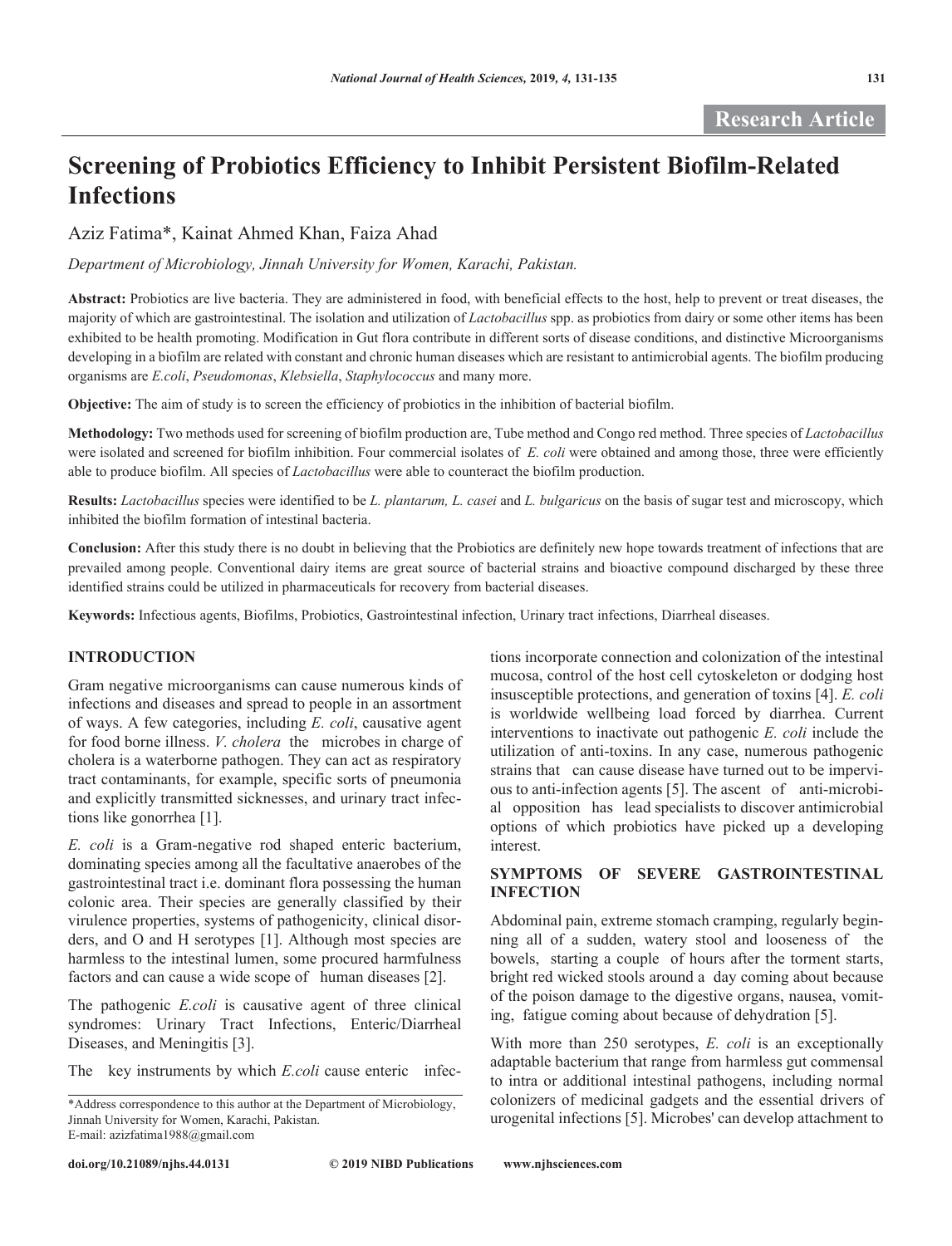pretty much every surface, framing architecturally complex networks named biofilm. Although current information of bacterial science owes a lot to work done on planktonic societies of research center strains of *E. coli*, many isolates likewise have the ability to shape biofilm structures *in vivo* and *in vitro* [6].

Bacterial cell shows two ways of growing mode for instance planktonic cell and sessile absolute which is known as the biofilm. Biofilm is a relationship of small organisms in which cells hold fast to each other on a surface encased inside system of extracellular polymeric substance released by organisms themselves [7]. A Dutch specialist, Antoni van Leeuwenhoek, suddenly watched 'animalcule' on surfaces of teeth by using a clear amplifying focal point and this was considered as the microbial biofilm disclosure. Later in 1973, Characklis exhibited that biofilms are consistent just as show higher safe nature to disinfectants for instance chlorine. Costerton, in 1978, generated the term Biofilm & alert the world about the criticalness of biofilm.

The design of biofilm contains two central parts for instance water channel for enhancements transport and a territory of thickly squeezed cells having no detectable pores in it [8]. Biofilm improvement has following fundamental advances: Association at first to a surface, improvement of scaled down scale colony, three-dimensional structure improvement and biofilm improvement, development and dispersal [9].

#### **BIOFILM FORMATION BY** *E. COLI*

*E. coli* is one of numerous microscopic organisms that can switch between planktonic frame and biofilm shape. It is a rod shaped; gram-negative microorganism leading to a substantial number of hospitals acquired network contaminations, for example, urinary tract infections (UTIs) and prostatitis. It can form toxins, polysaccharide and biofilm. It can likewise in vitro form biofilm [10]. *E. coli* containers are increased atomic weight particles which are stick to cell surface. *E.coli* capsule plays indirect role by securing the adhesion of bacterial surface. Distinctive ecological conditions influence *E. coli* capacity so that to frame biofilm [11]. *E. coli* biofilm thickness might be of several microns & representing a trouble in treatment with anti-infection agents because of exopolymers presence. A few reasons can clarify the requirement for microscopic organisms to make biofilm, along these lines microorganisms tolerate washing away by water streams or biofilm cells are around expectedly more safe as compare to planktonic. *E. coli* O157:H7 has demonstrated overall capacity to append formation of colony and frame biofilms on an assortment of surfaces [12].

#### **PROBIOTICS AS LIVING DRUGS**

Biofilm arrangement is a major determinant factor being developed of bacterial contaminations. What's more, microbes installed in a biofilm are progressively impervious

to antimicrobials and in this manner the capacity of microscopic organisms to hold on and develop in a biofilm is by all accounts the central point for pathogenesis and helpful disappointment. Anti-biofilm capability of the *Lactobacillus* spp. standing in against to multiple drug obstruction *P. aeruginosa*, *S. aureus* and *E. coli* has been concentrated for quite a while. Conventional dairy items are felt as great source of lactic microscopic organisms (LAB) and perfect vehicles to convey advantageous microorganisms to human gut tract [13]. LAB is extraordinary probability to be used as probiotics due to their nonpathogenic nature, incredible antimicrobial development and security from gastrointestinal condition. Multi drug resistant creatures are incorporated with a couple of system picked up and nosocomial pollutions similarly as foodborne infections. Biofilm plan is seen as a noteworthy determinant factor being created of pollution by pathogenic microscopic organisms [14].

# **THE THERAPEUTIC USE OF PROBIOTICS**

Probiotics are live microscopic life forms and yeasts that are useful for you, especially your stomach related system. We generally consider these as germs that reason disorders. Regardless, your body is stacked with organisms, both extraordinary and awful. Probiotics are routinely called "incredible" or "pleasing" microorganisms since they help keep your gut sound. The term of probiotic is gotten from Greek word meaning life. According to the latest report of the Food and Agriculture Organization (FAO) and World Health Organization (WHO), probiotics are live microorganisms whose attractive affirmation causes important effects on wellbeing [15]. These microscopic organisms cause decrease of gastrointestinal sicknesses by expanding advantage microorganisms' development and lessening pathogens' population mechanisms. Positive LAB is broadly disseminated in the condition that can keep the development of pathogenic microorganisms by creating specific substances [16]. According to scientific reports, anti-allergic and anticancer impacts, expanding fat misfortune and insusceptible reaction of the host, improvement symptoms of bowel syndrome, intestinal inflammation, and anti-toxin prompted looseness of the bowels are other valuable impacts of probiotics. Yogurt is being seen as a sort of healthy nourishment which has a low fat and fundamental value as far as protein and nutrients. Previously, yogurt was made at home by basically enabling milk to mature. As of late, most yogurts are made by utilizing extraordinary lactic corrosive delivering microbes. Common place generation of yogurt includes a symbiotic relationship of the starter cultures *Lactobacillus bulgaricus* and *Streptococcus thermophilus*, in a 1:1 ratio [17].

## **STUDY AIM**

To isolate the probiotics from natural products and determine high efficacy of probiotics against bacterial biofilm.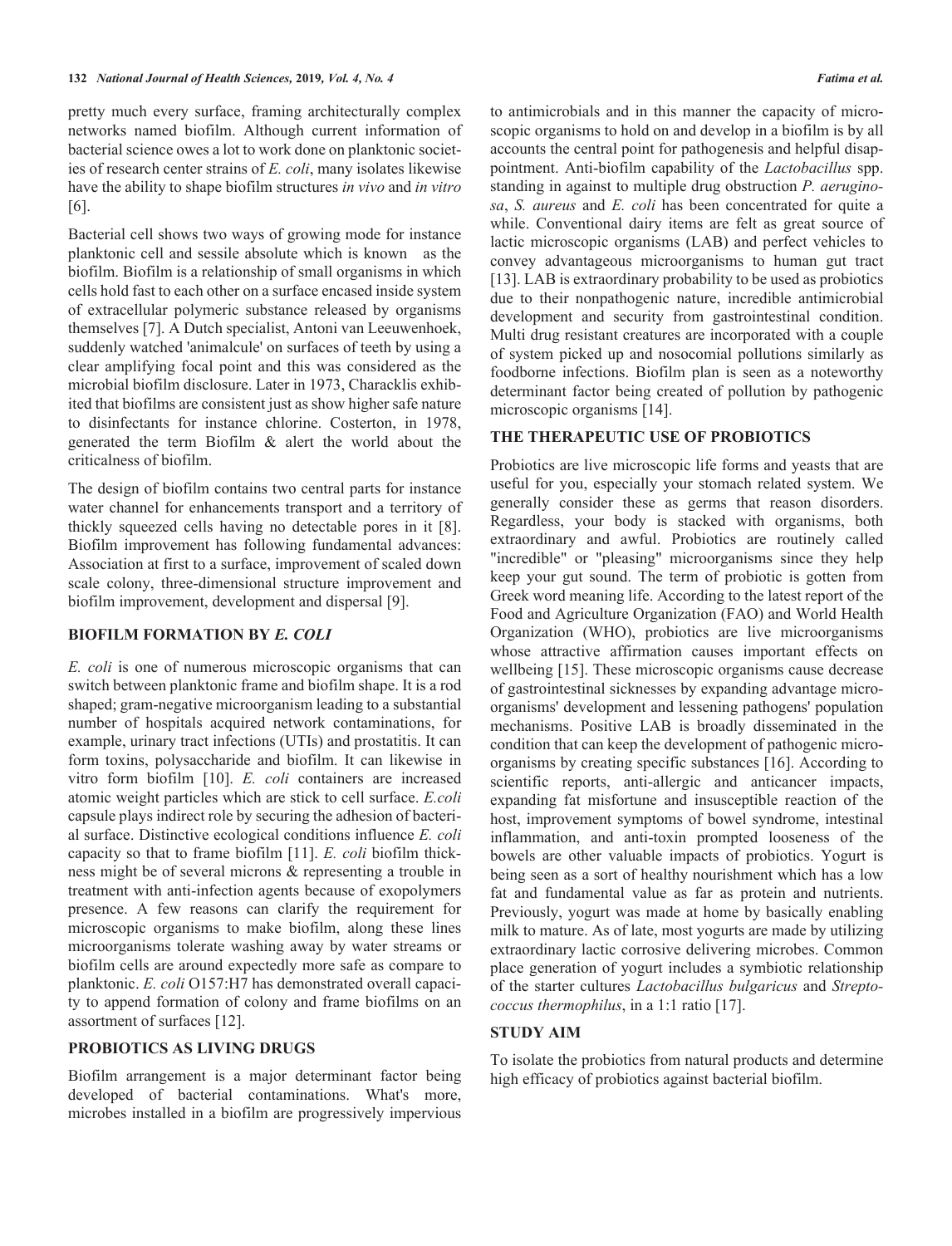## **MATERIALS AND METHODOLOGY**

Three different samples were used for the isolation of Probiotics from the dairy products, which includes: Milk, Yogurt and Cheese.

Each sample was weighed up to 10 gm. as per requirement  $\&$ transferred in separate test tubes. Now 1.5ml of PBS was transferred in each tube and the tubes were vortex for 1-2 min. Test tubes containing 4ml of MRS broth and transferred 1ml from each sample tube into the broth to enrich the samples for growth enhancement and incubated for 24 hours at 37ºC.

Next day used De Man Rogosa and Sharpe (MRS) agar, streaking was done on plates and incubated for 24 hours at 37°C for the growth of probiotics. Next day after 24 hours colonies were showed on MRS agar and microscopy were done by gram staining. After that some catalase test and sugar tests were applied like lactose, mannitol, sucrose, glucose for the confirmation of microbial specie of probiotics, and then antimicrobial activity of probiotics was checked.

# **ISOLATES OF** *E. COLI* **WERE USED TO DETECT BIOFILM PRODUCTION**

## **Tube Method**

*Biofilm Production:* Trypticase soy broths with 1% glucose were used for this test. Take loop full of organism (all 4 strains) and inoculate each in 10 ml in 4 different tubes. Incubate the tubes for 24 hours at 37ºC.Discard medium gently next day. Washed with phosphate buffer saline PBS (ph  $7.3$ ) and let it dry. After drying, stain the tubes with  $1\%$ Crystal Violet. Excess stain is washed off with deionized water. Leave tubes to air dried again in inverted position. Visible circular line in the center and bottom of test tube are the indication of positive result. Absence of line; result are considered as negative.

## **Congo Red Agar Method**

*Biofilm Production:* Congo red agar (CRA) prepared with brain heart infusion (BHI) broth, agar in 10g/L, Congo red indicator were used with the concentration of 8g/L. After preparation of Congo red stain in concentrated aqueous solution, autoclave BHI agar with sucrose at 55˚C. CRA were poured in 4 plates with test organisms by lawing method under sterilized condition. Plates were then incubated at 37oC for 24 hours. Black, dark colonies with dry consistency indicate biofilm production.

*Biofilm Inhibition:* After confirmation of biofilm production, followed by inhibition test. Lawn of 3 test strains of *E. coli* were made in CRA plates (These three strains were able to produce biofilm except one). Now make one-line streak of *L. bulgaricus, L. casei* and *L. plantarum* on all the plates. The plates were incubated for 24 hours at 37˚C. Results were observed after 24 hrs.

## **96 Well Plate Method**

*Biofilm Production:* Take a loop full of culture from each test strains and inoculate in 4 different tubes of tryptic soy (TS) broth. In 96 wells plate, 100μl from each tube pour in well (make sure to label it properly). For confirmation of results 4-8 replicate were performed. Incubate the plate for 24 hrs at 37°C. Biofilms of the pathogenic bacteria form in micro-titer plates within 24hrs. Then, the medium was discarded from each well. 50μL PBS was used for washing. Biofilm production was observed at the bottom of wells.

*Biofilm Inhibition:* Different suspension consisting of *Lactobaccilus* strains were then poured in each well about 100μL. The plates were incubated for a further 24 h at 37˚C. After incubation, the medium was discarded. Wash the wells with PBSD is card it and then wash with deionized water. Now last washing is done using Crystal violet. Afterwards discarded and observe weather the biofilm production is inhibited by the *Lactobacillus*.

# **RESULTS**

Using different samples from natural products, species of lactobacillus were isolated and identified using gram staining as shown in Fig. (**1**) and biochemical characterization was done using Sugar fermentation test as mentioned in Table **1**.



*L.casei L. plantarum*



*L. bulgaris*

**Fig. (1).** Species of *Lactobacillus* isolated from different dairy products.

**Table 1.** Sugar Fermentation Test.

| <b>Sugar Tubes</b> | <b>Milk</b> | <b>Cheese</b> | Yogurt |
|--------------------|-------------|---------------|--------|
| Sucrose            | $+ve$       | $+ve$         | -ve    |
| Glucose            | $+ve$       | $+ve$         | -ve    |
| Lactose            | $+ve$       | $+ve$         | $+ve$  |
| Mannitol           | $+ve$       | $+ve$         | $+ve$  |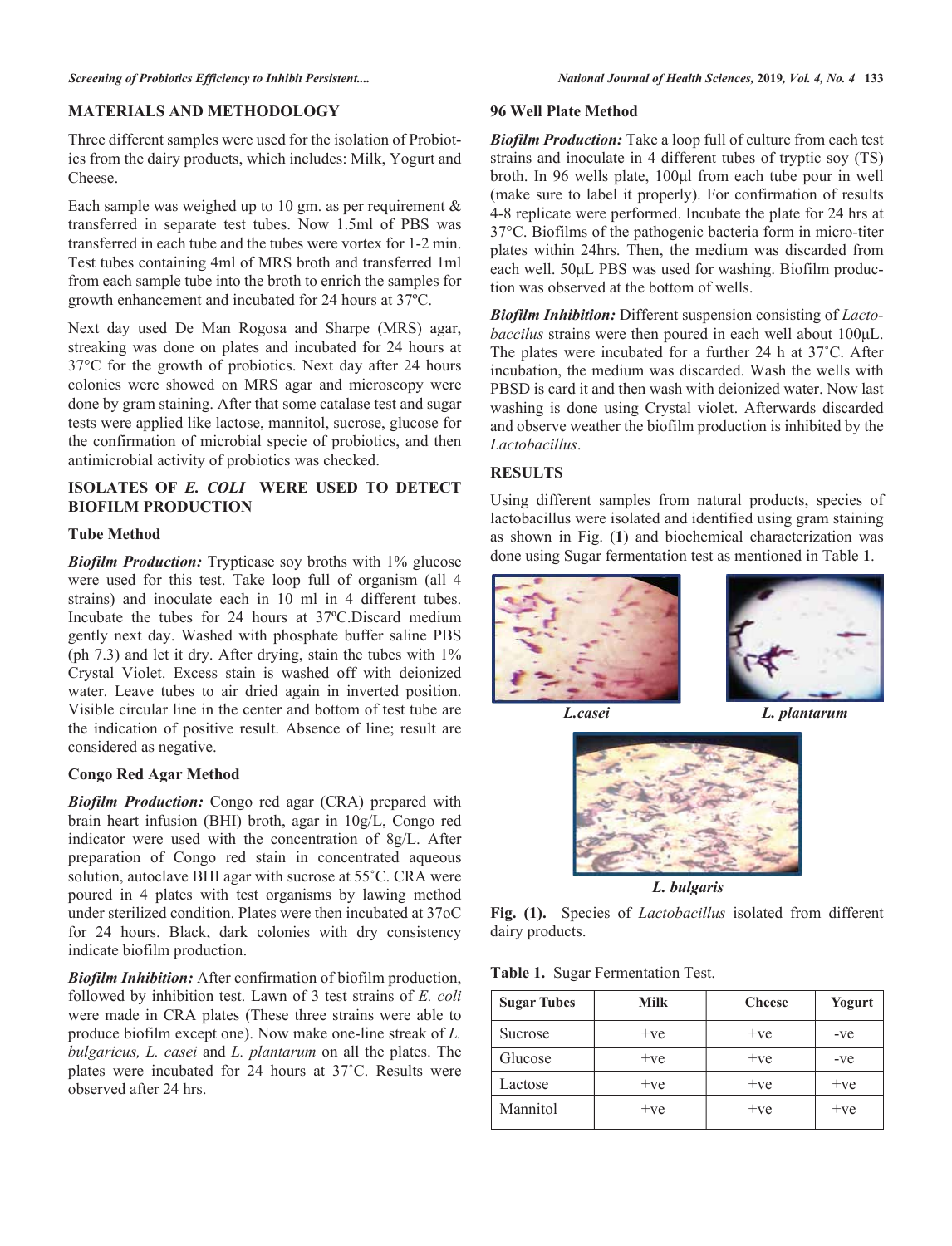#### **TUBE METHOD**

Four commercial isolates of *E.coli* were used to detect biofilm production. Biofilm production. Was clarified using crystal violet Tube method as shown in Fig. (**2**) and Congo red method as shown in Fig. (**3**).



**Fig. (2).** Biofilm Appeared in Three Tubes, Indicating that Three Strains of *E. Coli*.



**Fig. (3).** Screening of Biofilm using Congo Red.

Inhibition at different % was observed on the plates. The black color indicates the growth of test organism and the region indicates the inhibition as shown in Fig. (**4**).



**Fig. (4).** Inhibition of Biofilm using *Lactobacillus* Screened by Congo Red Agar Method.

# **DISCUSSION**

For a long time, dairy items have been perceived as important items to human wellbeing. As of late, numerous researchers have separated and recognized LAB and *lactobacilli* from conventional items worldwide and have assessed their impacts against different pathogens. Microorganisms, for

example, *lactobacilli* and numerous other microscopic organisms can take out pathogens through various instruments [17]. Their impact of probiotics against *E. coli* was one of the achievements since it was prevailing with regards to restraining the development of the biofilm in each one of those three strains.

A few examinations have been directed on creatures which demonstrate that probiotics have anti-tumor property just as cell reinforcement property to battle contaminations. Probiotics have important capacities to diminish stomach related agony, helps in sensitive bowel, ulcerative colitis and is valuable to stay away from hypersensitivities [17, 18]. Probiotics have a rundown of instrument of activity extending from immunomodulation, short chain unsaturated fat, bacteriocin creation, bringing down of gut pH and supplement rivalry to stimulate obstruction capacity of mucosa [18]. Antagonistic activity of three isolated *lactobacilli* of some dairy items was assessed in this investigation. Further, test uncovered that the species of *lactobacillus* was *L. plantarum*, *L. casei* and, *L. bulgaricus*. The acquired outcomes demonstrated that every one of the three separates had moderate movement aside from *L. plantarum* that had generally solid movement against *E. coli* separately. Antimicrobial impact of *Lactobacilli* against pathogens is chiefly because of the generation of natural acids and pH decrease in co culture with pathogenic microscopic organisms in spite of the fact that they can deliver some different substances [19].

Antimicrobial movement of *L. bulgaricus* strain which were isolated from homemade yogurt sample was watched. *E. coli* biofilm generation is one of the genuine concerns which make it progressively confounded. Henceforth, the reason for this whole research was to get mindful of the way that probiotics are one of the primary weapons to fix and manage living beings that are biofilm makers. Nowadays, different common items are utilized to treat sicknesses. In light of the consequences of this examination, present probiotic microorganisms in characteristic assets can be utilized for restraint and decrease of pathogens [20].

#### **CONCLUSION**

After this entire study there is no uncertainty in trusting that the Probiotics are unquestionably new expectation towards infections that are won among individuals, including enteric pathogens and antibacterial impacts of their metabolites are dynamic and stable under various states of temperature and sharpness. This work showed that conventional dairy things are incredible wellsprings of valuable bacterial strains and bioactive compound released by these strains could be used in pharmaceutical organization against bacterial infections and contamination. This entire test will be assessed here in light of the latest outcomes got in this research.